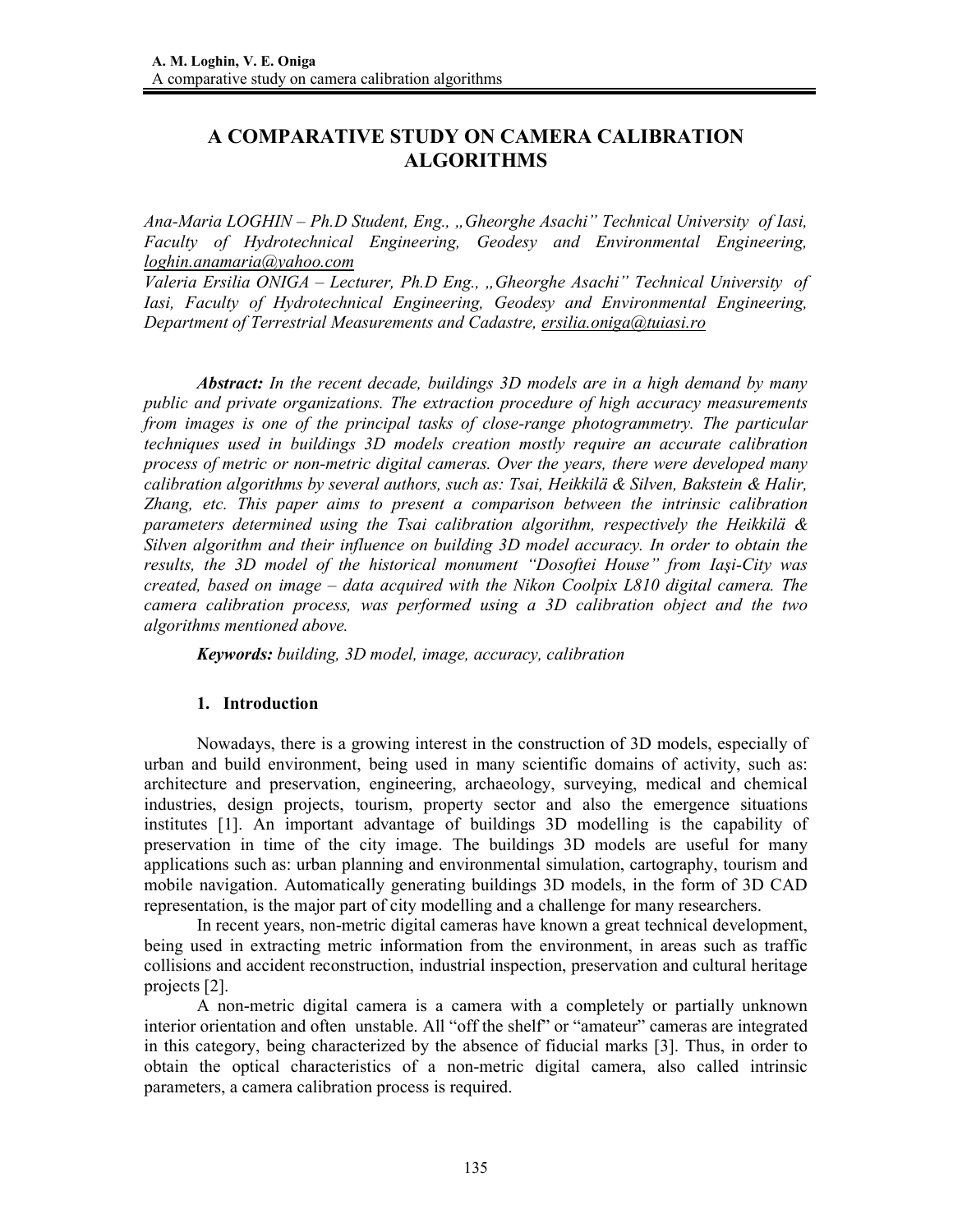Camera calibration is a fundamental process, that has always been an essential component of photogrammetric measurement. The camera calibration process is used to obtain metric information of the three-dimensional (3D) world from two-dimensional (2D) images. Many applications such as close range three dimensional measurement and other two dimensional measurement tasks require a precise cameras calibration process. Thus, corrections of image distortion in cameras has been an important topic over time [4].

Camera calibration continues to be an area of active research within the CV community, with a perhaps unfortunate characteristic of much of the work being that it pays too little heed to previous findings from photogrammetry [5]. Over time, in photogrammetry and CV literature there have been reported various camera calibration algorithms. These algorithms are generally based on perspective or projective camera models and they are developed by several authors, such as: Tsai (Tsai, 1987), Heikkilä & Silven (Heikkilä & Silven, 1997), Bakstein & Halir (Bakstein & Halir, 2000) or Zhang (Zhang, 2000).

In this paper are presented the Tsai and also the Heikkilä and Silven's calibration algorithms to determine the intrinsic parameters of the non-metric digital camera Nikon L810. Tsai's calibration model assumes that some parameters are provided by the manufacturer, to reduce the initial guess of the estimation. It requires *n* features points  $(n \geq 8)$  per image and solves the calibration problem with a set of *n* linear equations based on the radial alignment constraint. A second order radial distortion model is used while no decentering distortion terms are considered. The two-step method can cope with either a single image or multiple images of a 3D or planar calibration grid, but grid point coordinates must be known [5].

The technique developed by Heikkilä & Silven first extracts initial estimates of the camera parameters using a closed-form solution (DLT) and then a nonlinear least-squares estimation is applied to define the interior orientation and compute the distortion parameters. The model uses two coefficients for both radial and decentering distortion, and the method works with single or multiple images and with 2D or 3D calibration grids [6].

The principal purpose of this article is to find out the intrinsic parameters of a nonmetric digital camera, using two different calibration algorithms, Tsai's and Heikkilä and Silven's calibration algorithm, in order to determine the degree of influence on a building 3D model accuracy, created based on digital images.

### **2. Presentation of the Study Area, Materials and Equipment**

### **2.1. Presentation of the Study Area**

Museum of Old Moldavian Literature from 1970, the "Dosoftei House" also known as "The House with Arcades", located in Iasi city (Romania), Anastasie Panu Avenue no.54, was the Metropolitan of Moldavia between 1670 and 1686. Built from stone, the historical monument has a special architecture with a regular cubic shape (Fig. 1).



Fig. 1. The study building - "Dosoftei House" Museum (a) perspective view of the main facade and (b) perspective view of the main side facade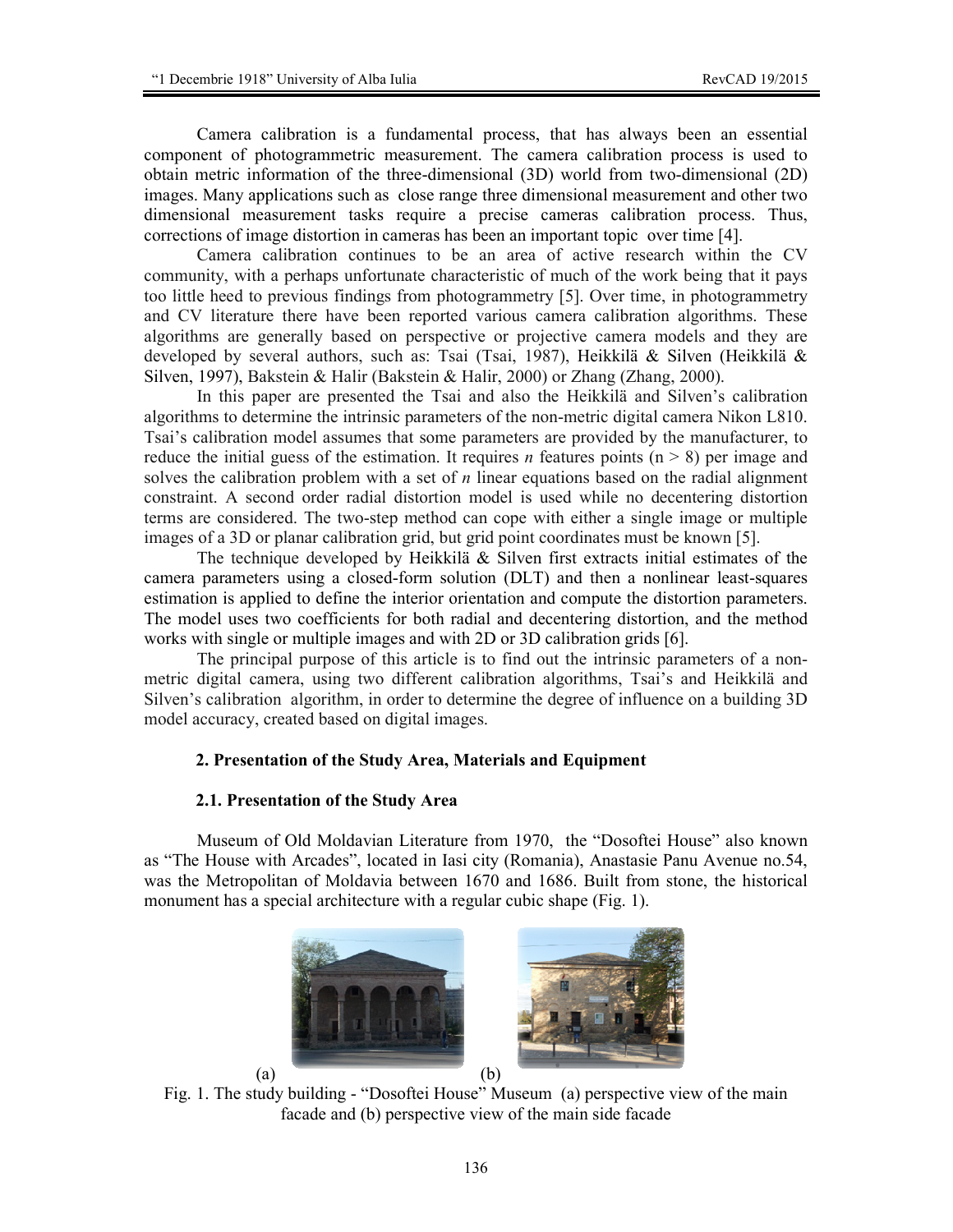## **2.2. Materials and Equipment**

 The images of the historical monument were acquired with a Nikon Coolpix L810 digital photo bridge camera (16.1 Mega pixel), equipped with a 6,26 mm by 4,69 mm image sensor (Fig. 2a). In this paper, there were used digital images with the greatest resolution of  $4608 \times 3456$  pixels and a 1,359 µm pixel size, taken with the minimum focal length.

The camera calibration process was performed by using a 3D calibration object. This target contains a number of 42 points, 36 placed in the corners of 9 wood cubes and 6 placed at the middle of the distance between them, with different heights. These 42 control points have 18 mm in diameter and consist of metal parts manufactured by means of a lathe (Fig. 2b). This target was attached to a room wall [6].

In order to place the 3D calibration grid target in the world coordinate system, it was used a device produced by Aberlink, named coordinate measuring machine (CMM), with an uncertainty within the working space of  $2 \mu m$  (Fig. 2c).



Fig. 2. (a) Nikon Coolpix L810 digital photo camera, (b) 3D calibration grid, (c) coordinate measuring machine (CMM)

## **2.3. Data processing**

 In order to obtain the image coordinates for the 3D calibration object control points, Lisa software was used. This is a digital photogrammetric software created by Dr.-Ing. Wilfried Linder, Bad Pyrmont – Hagen from Germany, that allows the measuring in images process. Therefore it has many fields of applications, like: agriculture and forestry, archaeology, architecture, coastal protection, disposal monitoring, geography and environmental sciences, hydrology, material testing, monument preservation, urban and regional planning [7].

The calibration process was made using the Matlab software. This is a high performance language for technical computing, developed by MathWorks, which integrates numerical computation, visualization and programming. It is used to analyze data, to develop algorithms, and create models and applications, allowing matrix manipulations, plotting of functions and data, implementation of algorithms, creation of user interfaces, and interfacing with programs written in other languages, including C, C++, Java, Fortran and Python.

In order to obtain the building 3D model, the images were processed with the PhotoModeler Scanner 6 software developed by Eos Systems Inc. Company from Vancouver, Canada. This software creates 3D models and allows accurate 3D measurements from photographs taken with most standard cameras (either digital or film), which represents a very cost-effective way of doing accurate 3D scanning, measurement and surveying. The 3D models are created and exported with photographic textures extracted from the original images.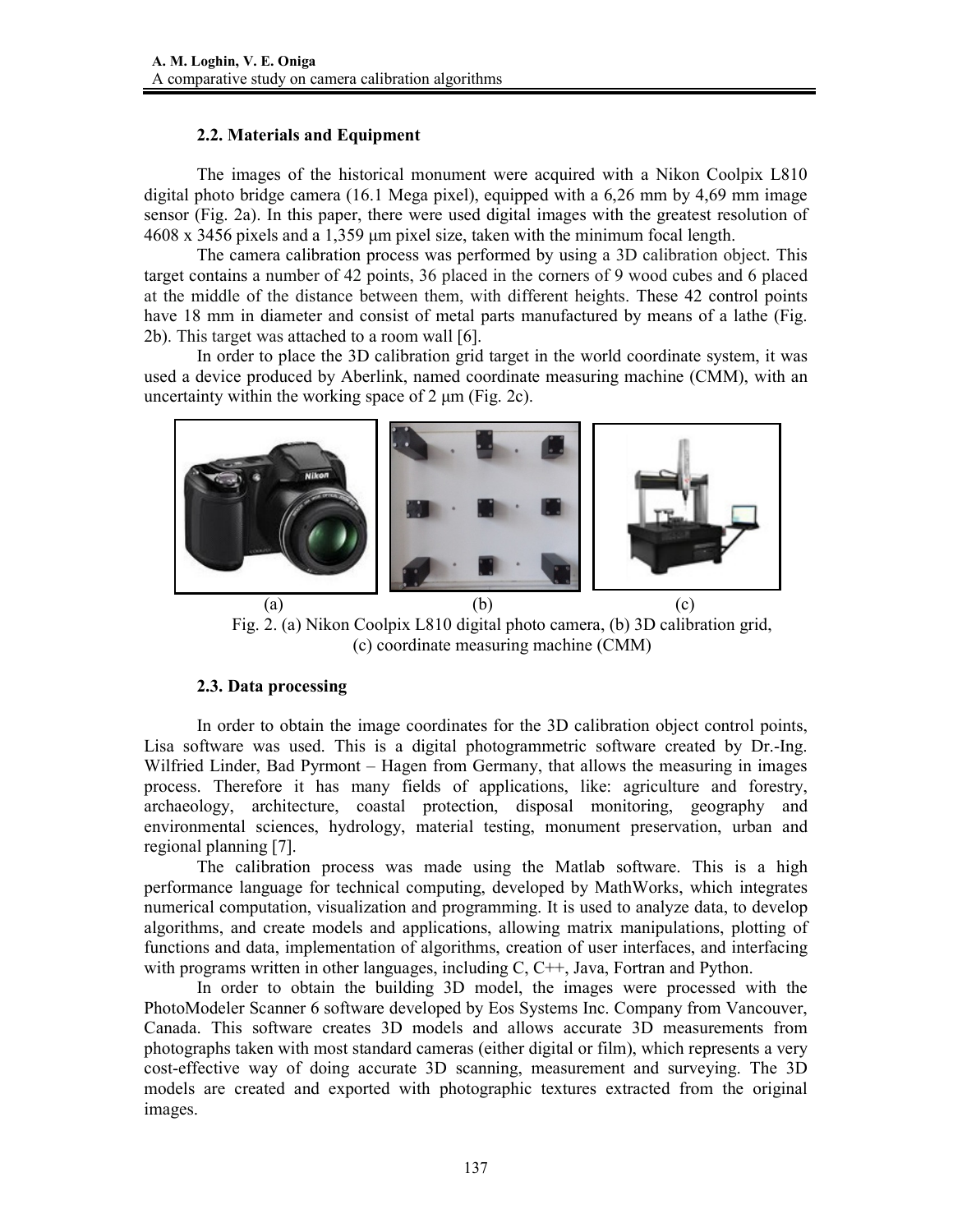## **3. Results and discussion**

Usually, the calibration algorithms have traditionally employed reference grids, the calibration matrix K being determined using one or more images of a known object point array, such as checkerboard patterns. Commonly adopted methods are those of Tsai (1987), Heikkilä & Silven (1997) and Zhang (2000). These algorithms are all based on the pinhole camera model and include terms for radial distortion modelling. The principal characteristic of the pinhole camera model is the principle of collinearity, where each point in the object space is projected by a straight line through the projection center into the image plane. This model is only a approximation of the real camera projection and it is not valid when high accuracy is required. Therefore, a more comprehensive camera model must be used, which includes corrections for both radial and tangential lens distortions.

## **3.1. Image observations for the Nikon Coolpix L810 digital camera calibration**

The first step in the camera calibration process is represented by image observations of the object. Having a 3D target, one image is enough to estimate the camera parameters through the calibration process and for this experiment it was used a single image, taken at 1 meter distance, using the minimum focal length (Fig. 3).



Fig. 3. Image observation of the 3D object, using the Nikon Coolpix L810 digital camera

## **3.2. Tsai calibration algorithm**

 The camera calibration based on Tsai's algorithm (1987) recovers the interior orientation (intrinsic parameters), the exterior orientation (extrinsic parameters), the distortion coefficient and also an image scale factor. The algorithm given by Tsai is a two-step method that can cope with either a single image or multiple images of a 3D or planar calibration grid, but grid point coordinates must be known. Its implementation needs corresponding 3D point coordinates and 2D pixels in the image.

For the present study, it was used a Matlab toolbox implementing the Tsai's calibration method, with the first term of radial distortion correction, accessed via wwwcgi.cs.cmu.edu/afs/cs.cmu.edu/user/rgw/www/TsaiCode.html. There was used a single photo of the calibration object, at one meter distance, with a minimum focal length. In order to do the computations, there was used a number of 15 points with known 3D world and image coordinates.

 The calibration process uses a two-stage technique. The first stage determines the extrinsic parameters: focal length, rotation matrix, scale factor and the translation vector, by solving a system of linear equations whose input is the coordinates of points in the calibration pattern, both in the image and in real world. The second stage computes the radial distortion factor, which cannot be determined from the calibration pattern [8].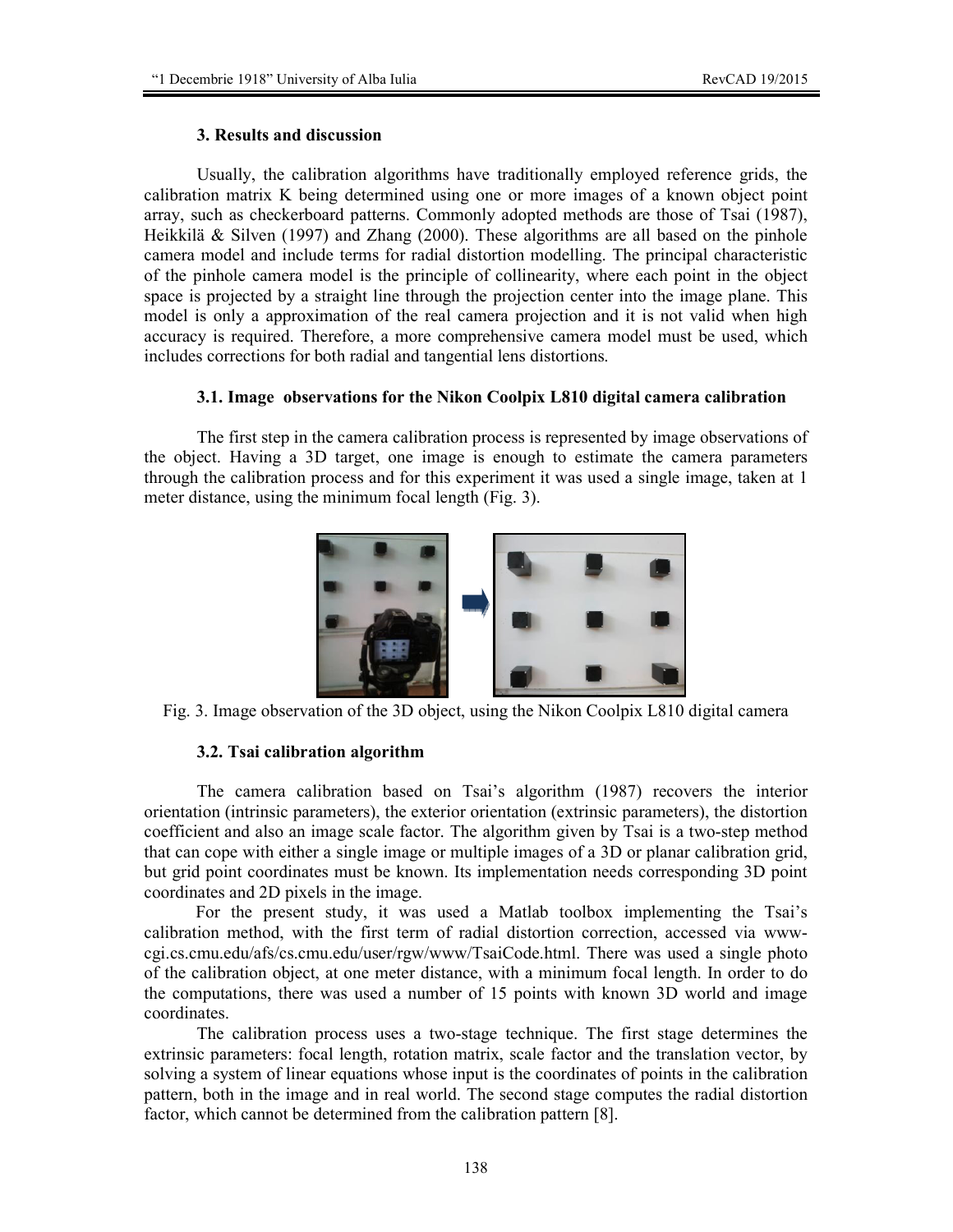## **3.3 Heikkilä & Silven calibration algorithm**

The camera calibration model proposed by Heikkilä  $\&$  Silven (1997) determines a set of camera parameters that describes the mapping between 3-D reference coordinates and 2-D image coordinates. These are the intrinsic parameters, such as focal distance (f), optical center point ( $u_0$ ,  $v_0$ ), correction of radial distortion ( $k_1$ ,  $k_2$ ), correction of decentering distortion ( $p_1$ ,  $p_2$ ) and the image scale factor (s<sub>u</sub>), as well as the extrinsic parameters ( $r_{ii}$ ,  $X_0$ ,  $Y_0$ ,  $Z_0$ ).

For the present experiment a Matlab toolbox implementing the Heikkilä & Silven's method with the two terms for both radial and decentering distorsion correction was used. This Matlab toolbox is available at www.ee.oulu.fi/~jth/calibr/ and utilizes a new adjustement procedure for circular control points and a recurseve method for distorsion [9].

The entire calibration process is done in four steps. The first step is a linear parameter estimation of the camera parameters using a closed-form solution (DLT). The DLT method is based on the pinhole camera model, ignoring the radial and tangential distortion coefficients. In this first step it is solved the linear transformation from object coordinates to image coordinates.

The second step computes the distortion parameters by applying a nonlinear least square estimation technique. The camera parameters are estimated by minimizing the weighted sum of squared differences between the observations and the model. This step includes the transformation from the 3D camera coordinate system to ideal (undistorted) image coordinates.

The third step of the calibration procedure is represented by the correction for the asymmetric projection. This correction is applied to the center points of the circular control points, due to the fact that the perspective projection of a circular feature on the image plane will not remain circular, but an ellipse. In order to correct the projection error of the circular control points, the camera parameters are computed recursively.

The fourth step, image correction, is used to solve the back-projection problem, in order to determine the re-projected 3D coordinates recovering the line of sight from the observed image coordinates. The unknown parameters for the inverse model were computed by least-square method, using a generated grid of about 1000-2000 points, covering the whole image area.

### **3.4 Comparative analysis of calibrating algorithms**

The camera calibration model proposed by Tsai is a two-stage process that computes the intrinsic and also the extrinsic parameters of the camera. This algorithm obtains the intrinsic parameters, such as focal distance (f), optical center point  $(u_0, v_0)$ , correction of radial distorsion  $(k_1)$  and also the image scale factor that minimizes the measured image coordinates corresponding to known target point coordinates  $(s_x)$ , as they are presented in Table 1.

|  |  |  |  | Table 1. The Nikon Coolpix L810 digital camera intrinsic parameters obtained with Tsai's |  |  |
|--|--|--|--|------------------------------------------------------------------------------------------|--|--|
|  |  |  |  | calibration algorithm, for the minimum focal length $f = 4$ mm                           |  |  |

|              | $\alpha$ canonation argument, for the minimum focal religion $\alpha$ |                |                |                        |         |
|--------------|-----------------------------------------------------------------------|----------------|----------------|------------------------|---------|
| Focal length | f   mm                                                                | $u_0$ [pixeli] | $v_0$ [pixeli] | $k_1$   mm             | $S_{X}$ |
| f=4 mm       | 4 0557                                                                | 2332.245       | 1734.104       | $5.2417 \cdot 10^{-4}$ | 1,0025  |

Regarding to the Heikkilä & Silven's calibration algorithm, in the first three steps, there were computed the intrinsic parameters of the Nikon Coolpix digital camera, as shown in Table 2.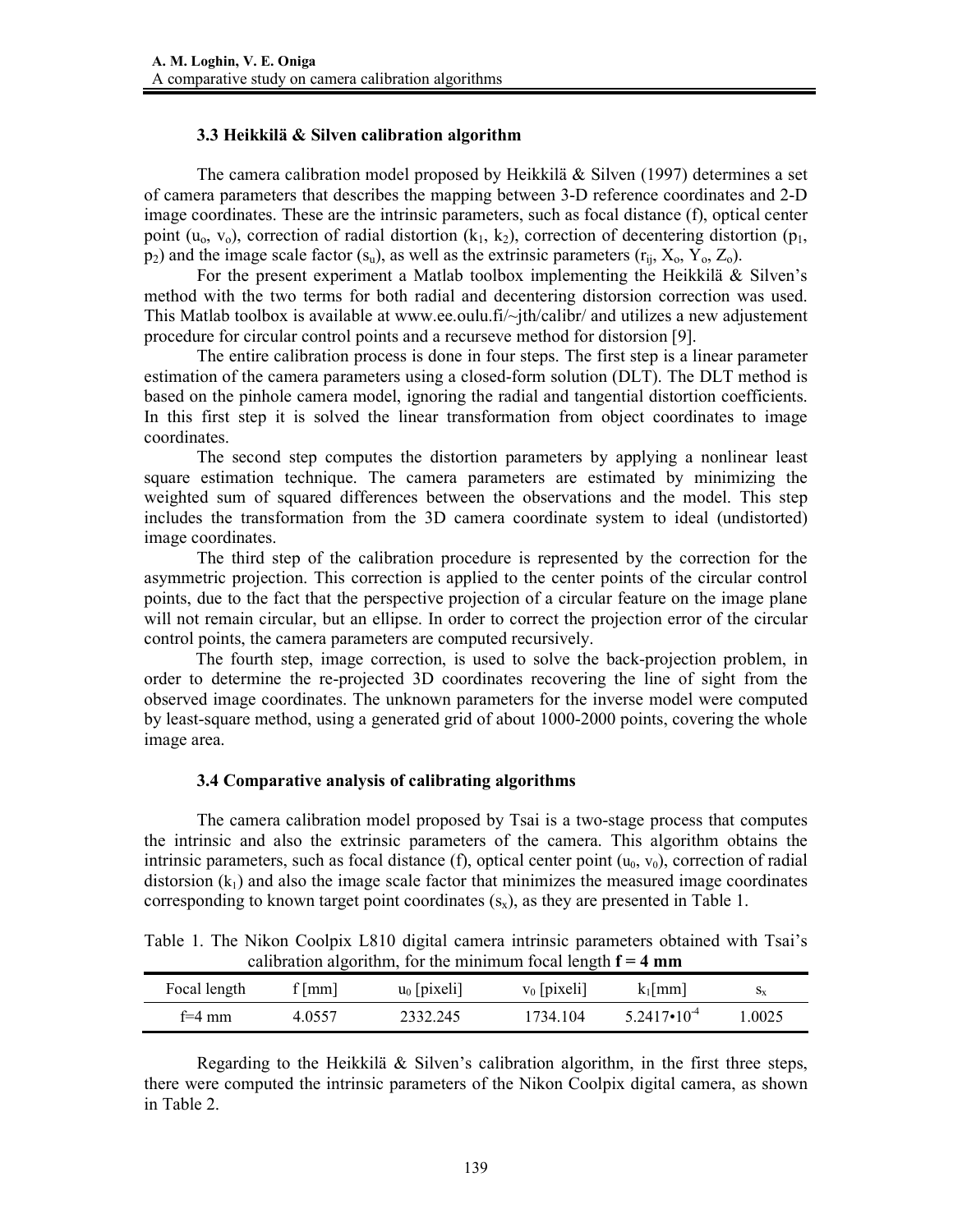| Silven's calibration algorithm, for the minimum focal length $f = 4$ mm |    |                            |          |    |      |                                                                        |                         |  |  |  |
|-------------------------------------------------------------------------|----|----------------------------|----------|----|------|------------------------------------------------------------------------|-------------------------|--|--|--|
| Focal                                                                   |    | u۵                         |          |    | ĸ٥   |                                                                        |                         |  |  |  |
| length                                                                  | mm | [pixeli]                   | [pixeli] | mm | mm I | l mm l                                                                 | mm l                    |  |  |  |
|                                                                         |    | $f=4$ mm $4.0958$ 2345.857 | 1751.143 |    |      | $7.2721 \cdot 10^{-4}$ $-3.3710 \cdot 10^{-5}$ $-1.2215 \cdot 10^{-3}$ | $-2.5316 \cdot 10^{-4}$ |  |  |  |

Table 2. The Nikon Coolpix L810 digital camera intrinsic parameters obtained by Heikkilä & Silven's calibration algorithm, for the minimum focal length **f = 4 mm** 

 In the fourth step of the camera calibration process, the unknown parameters for the inverse model are solved, the resulting errors caused by the back-projection model being represented as histograms in both horizontal and vertical directions [10].

After the calibration process of the Nikon Coolpix L810 digital camera, using Tsai and Heikkilä & Silven's calibration algorithms, a comparative analysis of the two different sets of intrinsic parameters was realized, the differences being presented in Table 3.

Table 3 - The comparative results of the calibration process of the Nikon Coolpix L810 digital camera, obtain by using Tsai and Heikkilä & Silven's calibration algorithm

| <b>Parameter</b>        | <b>Calibration method</b><br>Tsai/ Heikkilä & Silven<br>[mm] | <b>Differences</b><br>[mm] | <b>Differences</b><br>[%] |  |
|-------------------------|--------------------------------------------------------------|----------------------------|---------------------------|--|
| <b>Focal length</b>     | 4.0557/4.0958                                                | $-0.0401$                  | $-0.9887$                 |  |
| Principal point $(x_n)$ | 3.1746 / 3.1873                                              | $-0.0127$                  | $-0.4001$                 |  |
| Principal point $(y_p)$ | 2.3779/2.3793                                                | $-0.0014$                  | -0.0589                   |  |

The distortions were computed at 4 mm in relation to the image center. The two profiles of the radial distortion, based on the computed intrinsic parameters using the Tsai and Heikkilä & Silven calibration algorithm, are represented in Fig.4.



Fig. 4. Radial distortion profiles for the Nikon Coolpix L810 camera, computed using the calibration parameters resulted from Tsai and Heikkilä  $\&$  Silven calibration algorithms

### **3.5 The 3D model creation**

The 3D model of the *"Dosoftei House"* Museum of Iasi city, was created using *"PhotoModeler Scanner"* software. In a first phase, there were taken ten images around the building, from ten different positions, at different angles. The photos have 25%- 60% overlap and an angle of at least  $20^{\circ}$  between them. All images were taken with the minimum focal length of the Nikon Coolpix L810 camera lens (4 mm), mounting the camera on a tripod at each station point, for image stability.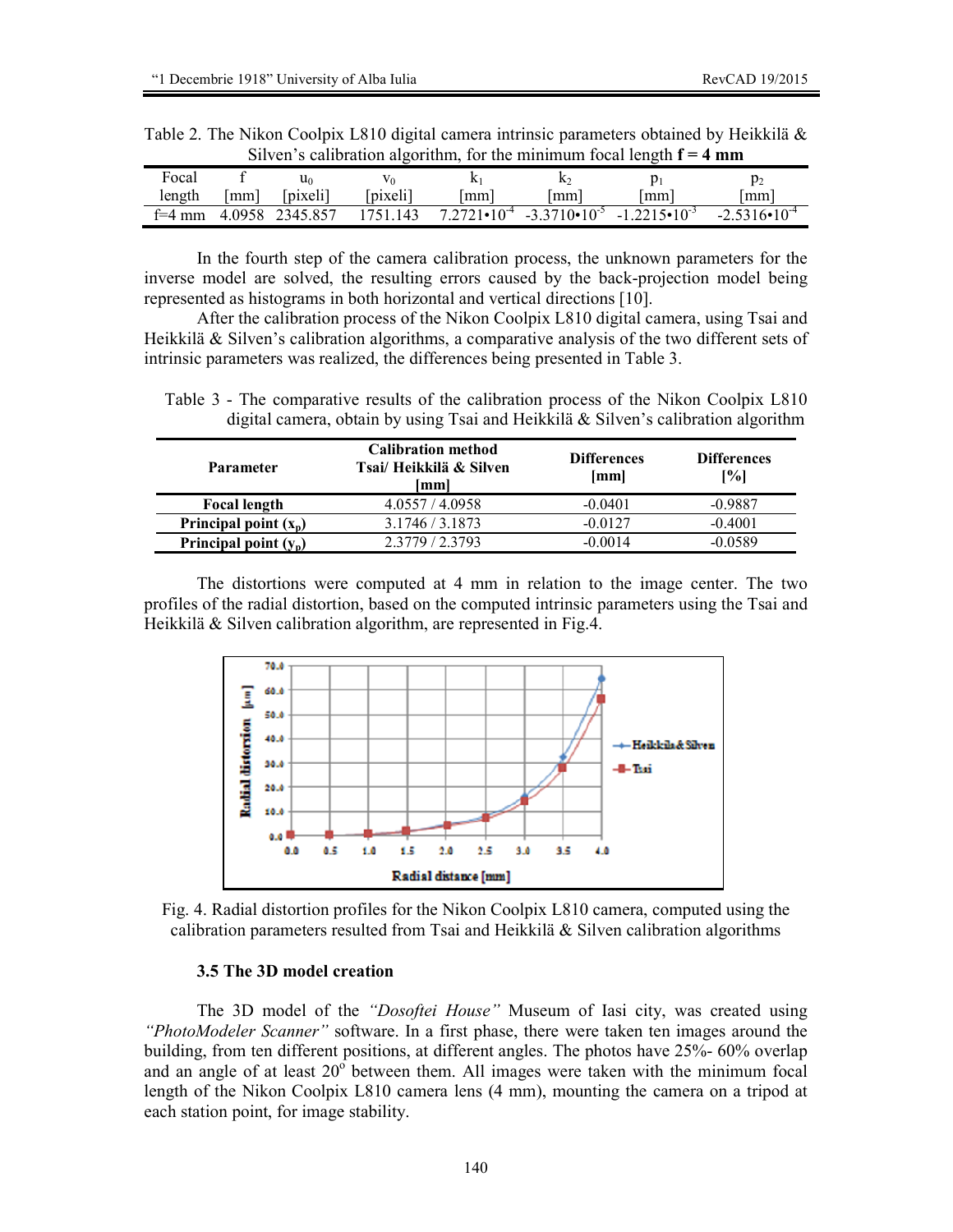Then, in a second stage, all photos were imported in the software and in the correlation process the method of manually match common features was used, every detail point or line of the building being manually marked and referenced.

When the correlation process was finished, the building 3D model was created, firstly using the intrinsic parameters computed by Tsai's calibration algorithm. In order to place the obtained 3D model in a real position in space, there were applied four transformations: a scaling and three rotations. Therefore, the 3D model was scaled and rotated, using the 3D known coordinates of three characteristic points, located on different facades, with sensible distance between them. The coordinates were determined by reflector less measurements made with a total station.

In order to get a real appearance of the building, the 3D model was textured, using the software's high- quality option.



Fig. 5. The *"Dosoftei House"* 3D model, created in "PhotoModeler Scanner" software (a) perspective view of the main facade, (b) perspective view of the north-east facade

Secondly, it was obtained the 3D model of the "Casa Dosoftei" museum, using the intrinsic parameters computed by Heikkilä & Silven's calibration algorithm. It was used the same project, following the same steps, the only difference being the replacement of the calibration parameters.

#### **3.6 Comparative analysis of 3D models**

In order to analyze the accuracy of these two calibration algorithms, an evaluation of the building 3D digital models obtained using the "PhotoModeler Scanner" software, was made. Therefore, there were pointed out the differences between the values of two sets of coordinates of 20 characteristic points of the building, like: building corners, window edges, doors, etc., as resulted from total station measurements and by digital image processing, as shown in Table 4.

The plane rectangular coordinates were determined in the National Projection System, named "Stereographical on unique secant plan-1970" and the normal altitudes in the "Black Sea 1975" reference system for heights, through the GNNS technology using the South S82-V GNSS Rover.

In order to make the computations, the real coordinates rigorously obtained with the Leica TCR 407 total station were used as a reference base.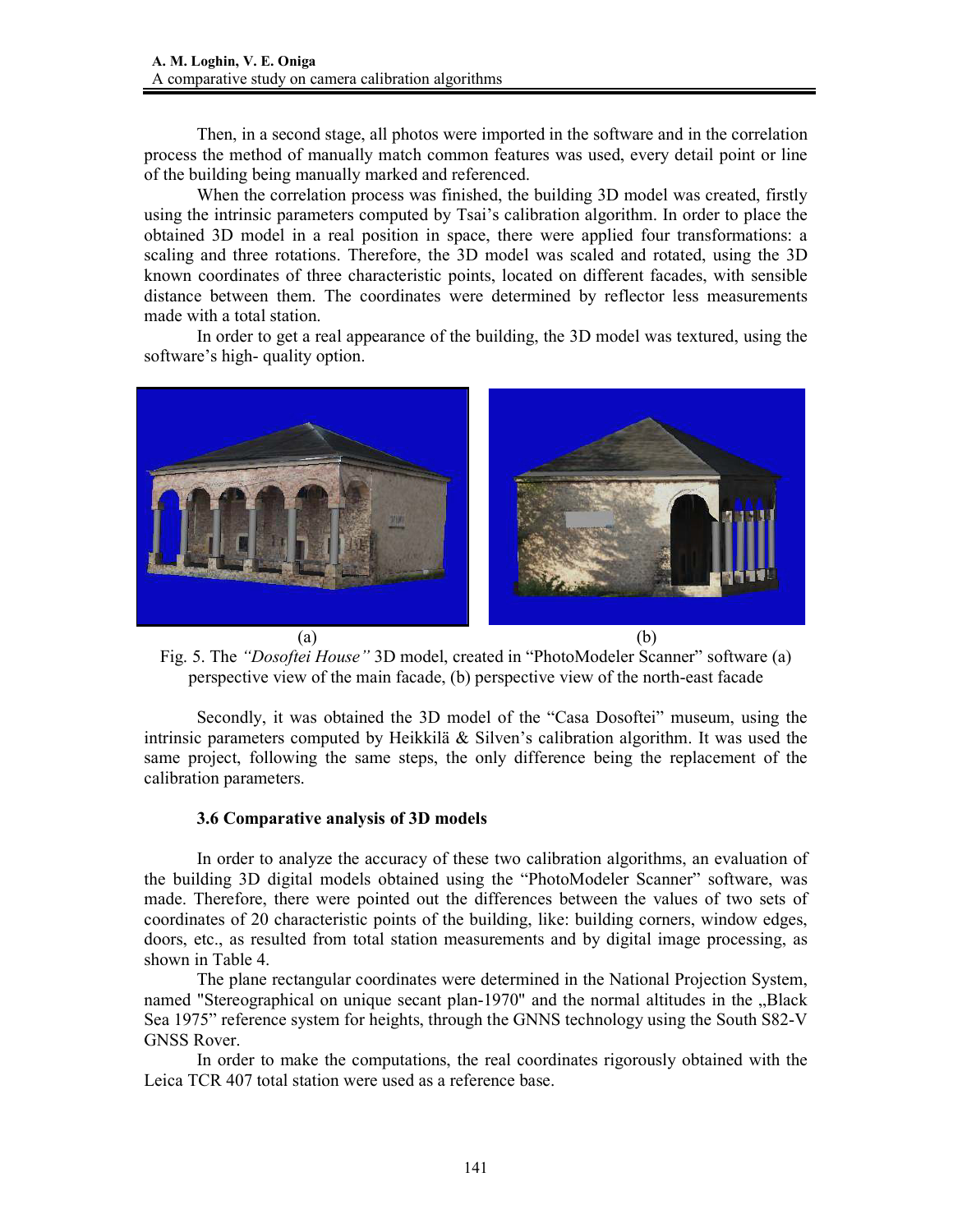|                |                        | Differences - PhotoModeler |               |               | Differences - PhotoModeler          |                | RMSE(m)               |               |  |
|----------------|------------------------|----------------------------|---------------|---------------|-------------------------------------|----------------|-----------------------|---------------|--|
| Point          | (Tsai) – Total Station |                            |               |               | (Heikkilä & Silven) - Total Station |                |                       | PhotoModeler  |  |
| no.            | $\Delta X(m)$          | $\Delta Y(m)$              | $\Delta Z(m)$ | $\Delta X(m)$ | $\Delta Y(m)$                       | $\Delta Z$ (m) | PhotoModeler-<br>Tsai | Heikkilä &    |  |
|                |                        |                            |               |               |                                     |                |                       | <b>Silven</b> |  |
| 1              | $-0.038$               | 0.196                      | $-0.170$      | 0.035         | 0.020                               | 0.020          | 0.263                 | 0.045         |  |
| $\overline{c}$ | 0.166                  | $-0.080$                   | 0.000         | 0.167         | $-0.060$                            | 0.000          | 0.184                 | 0.177         |  |
| 3              | $-0.016$               | 0.026                      | $-0.018$      | $-0.131$      | 0.263                               | 0.040          | 0.035                 | 0.296         |  |
| $\overline{4}$ | 0.018                  | 0.025                      | 0.039         | $-0.061$      | 0.091                               | $-0.007$       | 0.050                 | 0.110         |  |
| 5              | 0.038                  | 0.014                      | $-0.016$      | $-0.065$      | $-0.033$                            | $-0.033$       | 0.043                 | 0.080         |  |
| 6              | 0.048                  | 0.029                      | $-0.097$      | 0.049         | 0.025                               | 0.101          | 0.112                 | 0.115         |  |
| 7              | 0.041                  | 0.216                      | $-0.176$      | $-0.034$      | $-0.005$                            | $-0.025$       | 0.282                 | 0.042         |  |
| 8              | 0.018                  | 0.031                      | $-0.075$      | 0.011         | $-0.029$                            | 0.083          | 0.083                 | 0.089         |  |
| 9              | 0.036                  | 0.146                      | $-0.047$      | $-0.070$      | $-0.045$                            | 0.020          | 0.158                 | 0.085         |  |
| 10             | $-0.019$               | 0.078                      | 0.049         | 0.070         | 0.069                               | $-0.257$       | 0.094                 | 0.275         |  |
| 11             | $-0.035$               | $-0.278$                   | $-0.245$      | 0.107         | $-0.026$                            | $-0.103$       | 0.342                 | 0.151         |  |
| 12             | $-0.037$               | $-0.015$                   | $-0.073$      | 0.071         | 0.032                               | $-0.261$       | 0.083                 | 0.272         |  |
| 13             | $-0.038$               | 0.005                      | $-0.181$      | $-0.099$      | $-0.063$                            | $-0.115$       | 0.185                 | 0.164         |  |
| 14             | $-0.036$               | $-0.156$                   | $-0.025$      | 0.048         | 0.111                               | $-0.290$       | 0.162                 | 0.314         |  |
| 15             | $-0.146$               | 0.031                      | $-0.029$      | $-0.121$      | 0.296                               | 0.028          | 0.152                 | 0.322         |  |
| 16             | $-0.087$               | 0.028                      | $-0.030$      | $-0.011$      | 0.011                               | 0.029          | 0.096                 | 0.033         |  |
| 17             | $-0.103$               | 0.026                      | $-0.017$      | $-0.043$      | 0.244                               | 0.009          | 0.107                 | 0.248         |  |
| 18             | $-0.188$               | 0.038                      | $-0.152$      | $-0.193$      | 0.250                               | $-0.150$       | 0.245                 | 0.350         |  |
| 19             | $-0.282$               | 0.037                      | $-0.190$      | $-0.291$      | 0.010                               | $-0.294$       | 0.342                 | 0.320         |  |
| 20             | 0.039                  | 0.031                      | $-0.234$      | $-0.031$      | 0.069                               | $-0.038$       | 0.240                 | 0.084         |  |
|                |                        |                            |               |               |                                     |                | 0.163                 | 0.179         |  |

Table 4. The differences between the two sets of coordinates

The results show the maximum differences of 28.2 cm on the X coordinate, 27.8 cm on the Y one and 24.5 cm on Z axis for the model created using the parameters obtained with Tsai calibration algorithm and 29.1 cm on X coordinate, 29.6 cm on Y and 29.4 cm on Z axis, for the second model, based on Heikkilä & Silven's camera calibration algorithm.

The *Root Mean Square Error* was computed, using the following formula:

$$
RMS_{error} = \sqrt{(X_r - X_i)^2 + (Y_r - Y_i)^2 + (Z_r - Z_i)^2}
$$
 (1)

where:  $X_r$ ,  $Y_r$ ,  $Z_r$  – the coordinates obtained with the total station TCR 407 Ultra, Xi, Yi, Zi – the coordinates obtained by digital 3D models interrogation.

 From Table 4 it can be noticed that the greatest total error for the model created using the Tsai's calibration parameters is of 34 cm, while for the other one is of 35 cm. After the results analysis, the *Cumulative Root Mean Square Error* for these two 3D models was computed and it has the value of 16 cm for the first model and of 18 cm for the second one.



Fig. 6. The errors distribution histogram of the measured detail points image coordinates



Fig. 7. The error repartition of the building detail points image coordinates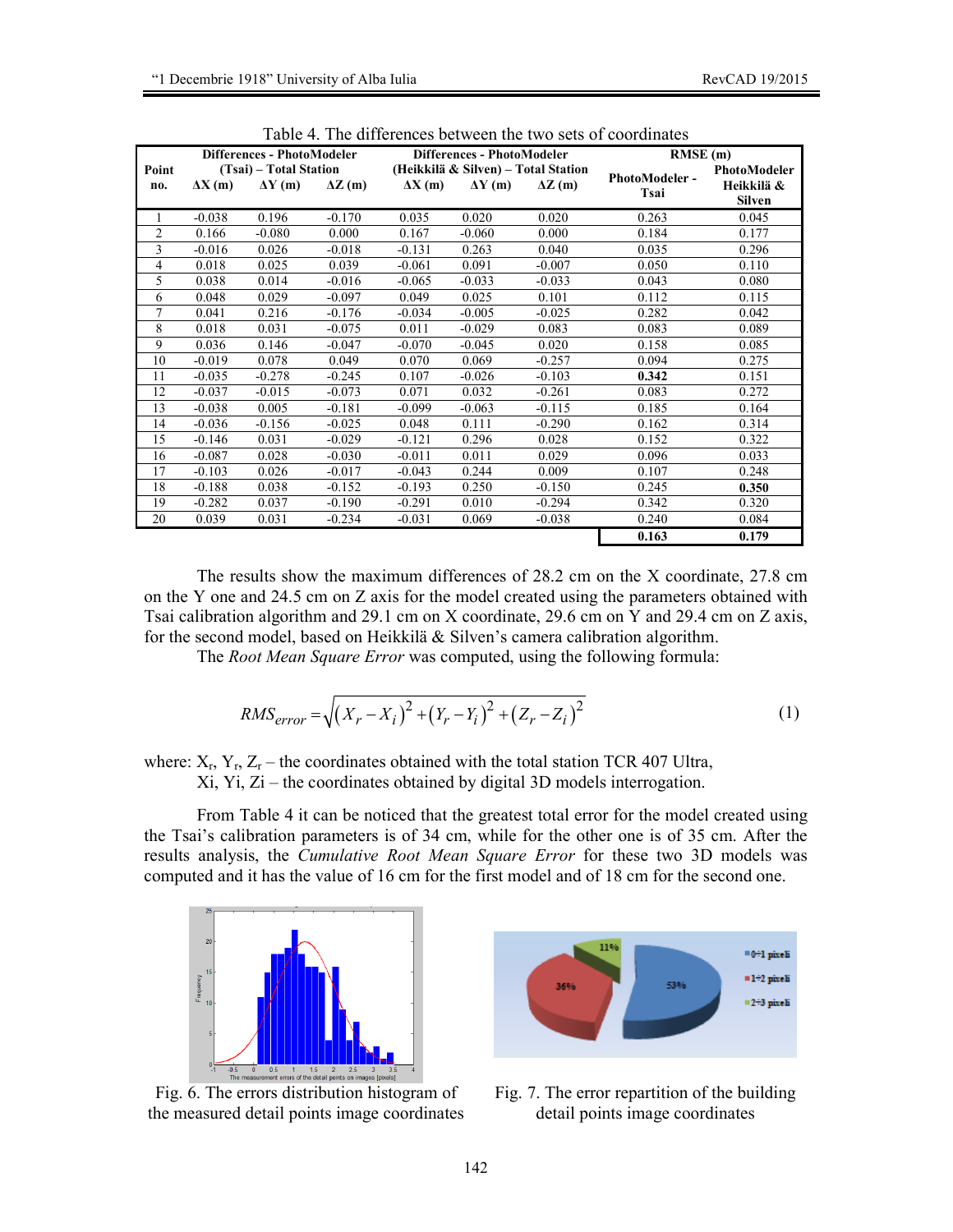For the resulted 3D model, obtained by using the calibration parameters computed with Tsai calibration algorithm, the errors distribution histogram of the image coordinates of the detail points, was calculated as it can be seen in Fig. 6 and also the error repartition of the building characteristic points image coordinates (Fig. 7).

Finally, the overall residual of the project using the parameters computed with Tsai's calibration algorithm, was of 1.312 pixels.

The angles between the projection rays of the detail points range between  $9^{\circ}23'12''$ and  $89^{\circ}43'21''$ , with an average of  $50^{\circ}13'23''$  as they are shown in intervals of  $20^{\circ}$  in Fig. 8.



Fig. 8. The repartition of the angles between the projection rays, used in points coordinates computation, based on calibration parameters obtained with Tsai's calibration algorithm

For the project using the calibration parameters computed with the Heikkilä  $\&$ Silven's calibration algorithm, the overall residual was of 1.401 pixels. Also, it was realised the error distribution histogram of the detail points image coordinates (Fig. 9) and their repartition (Fig. 10).



Fig. 9. The errors distribution histogram of the measured detail points image coordinates



Fig. 10. The error repartition of the building detail points image coordinates

In the case of the distribution of medium angles between the projection rays, corresponding to building characteristic points, a chart based on the angles values grouped in intervals of  $20^{\circ}$  is shown in Fig. 11. The angles range between  $12^{\circ}06'71'$  and  $89^{\circ}94'93''$ , with an average of  $52^{\circ}24'19"$ .



Fig. 11. The repartition of the angles between the projection rays, used in points coordinates computation, based on calibration parameters obtained with Heikkilä & Silven's calibration algorithm